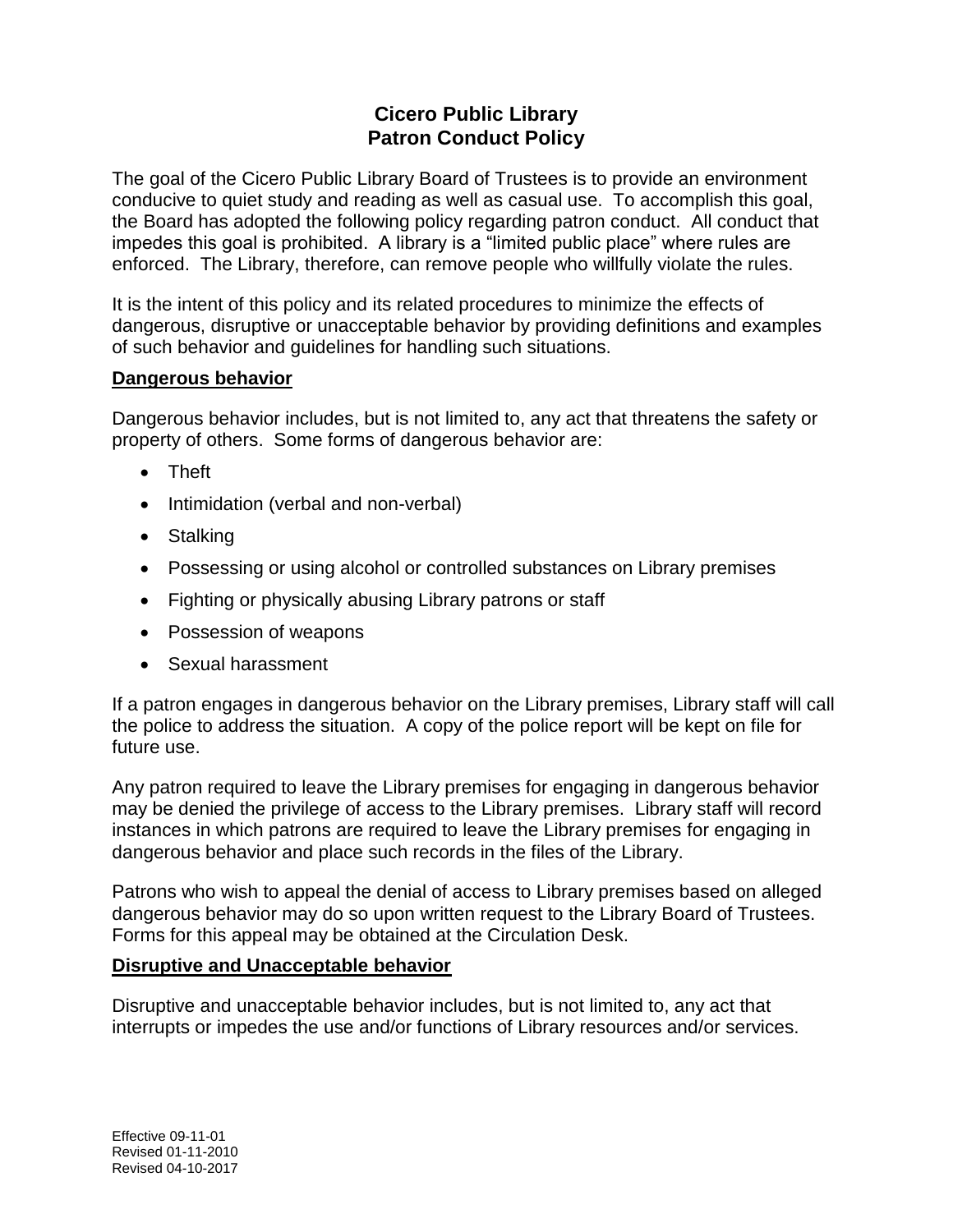Some forms of disruptive or unacceptable behavior are:

- Offensive language and/or gestures
- Engaging in loud conversation
- Rowdy behavior
- Playing audio equipment loud enough that others can hear
- Relocating Library furniture or equipment without the permission of Library staff
- Solicitation on Library premises
- Panhandling on Library premises
- Blocking access to Library premises
- Entering the Library without proper attire
- Use of tobacco products in the Library
- Prolonged or chronic sleeping
- Shaving, bathing or laundering clothes on Library premises
- Noticeably offensive personal hygiene that disrupts the use of the Library
- Unauthorized use of parking lot
- Loitering which disrupts the use of the Library

The following rules must be followed when in the Library:

- Food is not allowed in the library unless it is being provided for a program. Beverages must be covered and are not allowed in the Computer Room.
- Patrons shall not bring animals in the Library with the exception of trained assisting animals for the disabled

Any person who does not follow the above rules will be considered to be engaging in disruptive or unacceptable behavior. Any person who engages in disruptive or unacceptable behavior shall cease such activity immediately upon request by Library staff. If patron fails to cease the behavior, or responds to the request in an abusive fashion, he/she will be required to leave the Library premises immediately for the rest of the day. If he/she fails to leave, staff will call the police to address the situation. Continued disruptive or unacceptable behavior may result in the suspension of the patron's library privileges. The Library Administration will determine the period of suspension.

Patrons who wish to appeal the denial of access to Library premises based on alleged disruptive or unacceptable behavior may do so upon written request to the Library Board of Trustees. Forms for this appeal may be obtained at the Circulation Desk.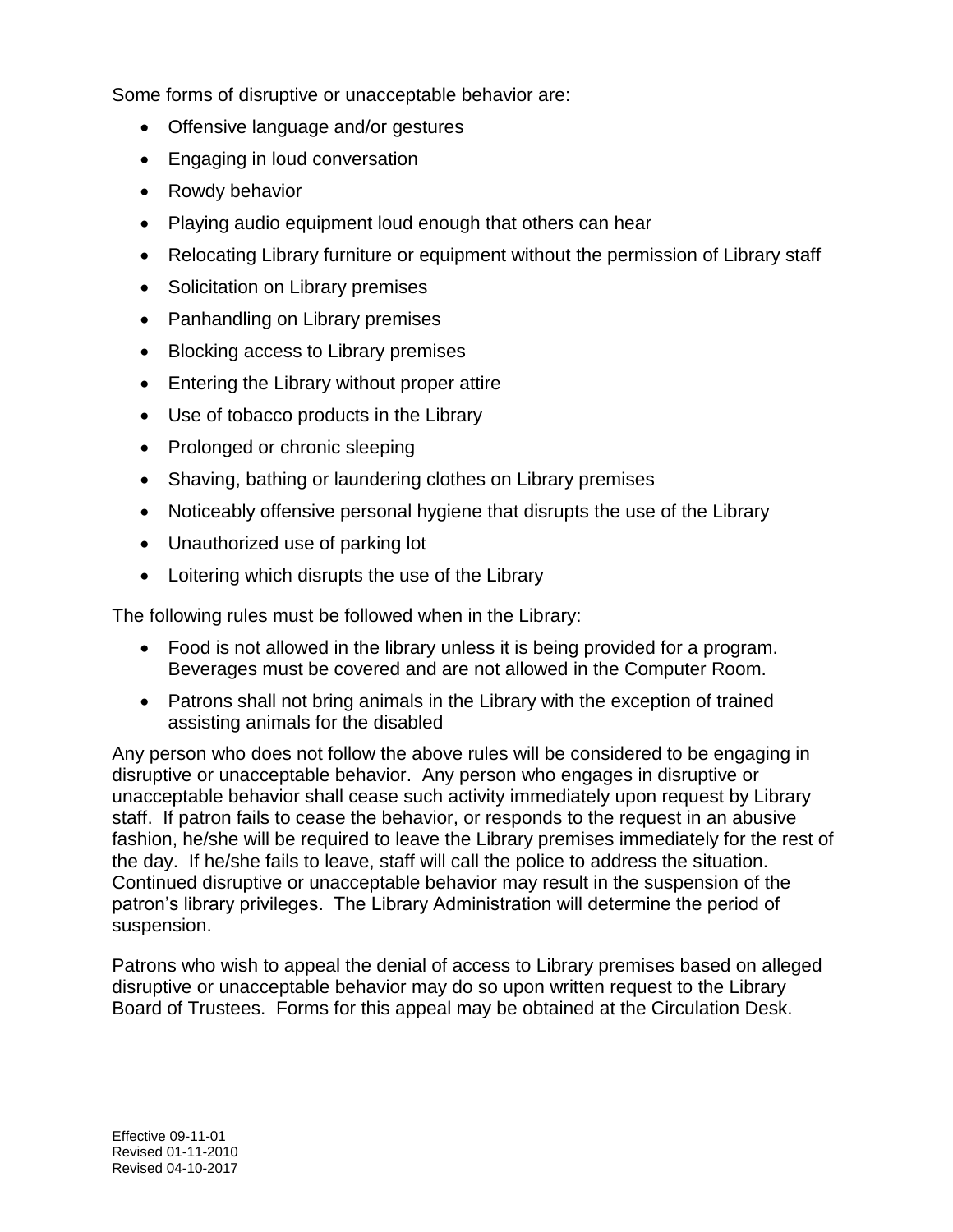Enforcement of this policy can be successful only to the extent that the following principles are observed:

- Enforcement requires judgment. No two situations are identical so a step-bystep handbook cannot be offered.
- This policy provides broad direction that is intended to ensure fairness and to provide staff the ability to act with confidence.
- Courtesy, tact and firmness are essential.